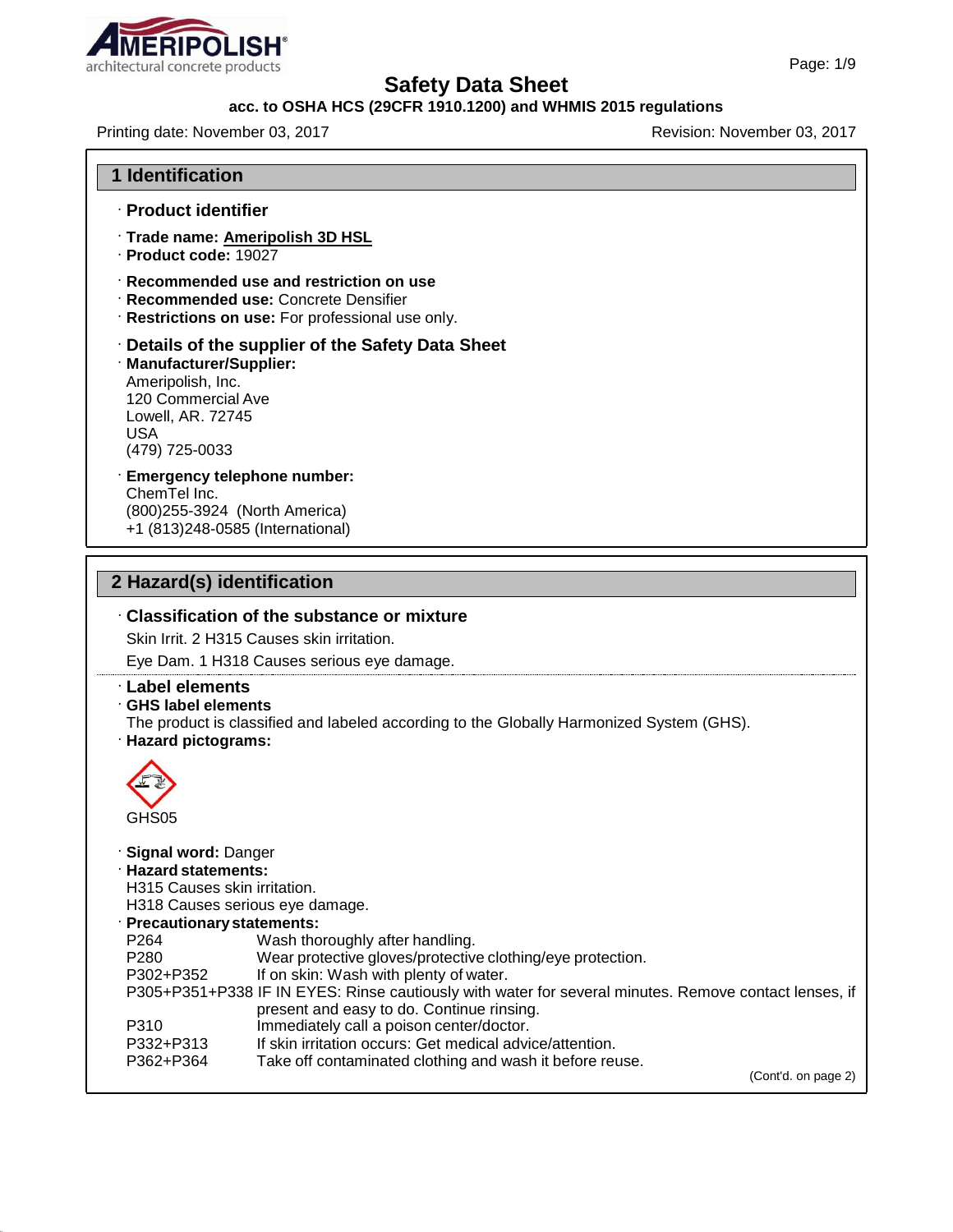

### **acc. to OSHA HCS (29CFR 1910.1200) and WHMIS 2015 regulations**

Printing date: November 03, 2017 Revision: November 03, 2017

**Trade name: Ameripolish 3D HSL**

(Cont'd. of page 1)

· **Other hazards** There are no other hazards not otherwise classified that have beenidentified.

# **3 Composition/information on ingredients**

### · **Chemical characterization: Mixtures**

### · **Components:**

| Component 1                                                                                     | Trade Secret                          | Trade  |  |
|-------------------------------------------------------------------------------------------------|---------------------------------------|--------|--|
|                                                                                                 | Eye Dam. 1, H318<br>∴STOT SE 3, H335  | Secret |  |
|                                                                                                 |                                       |        |  |
| Component 2                                                                                     | Trade Secret                          | Trade  |  |
|                                                                                                 | Skin Corr. 1A, H314; Eye Dam. 1, H318 | Secret |  |
| . Additional information: For the wording of the listed Hazard Statements, refer to section 16. |                                       |        |  |

### **4 First-aid measures**

#### · **Description of first aid measures**

- · **After inhalation:** Supply fresh air; consult doctor in case of complaints.
- · **After skin contact:** Immediately rinse with water.

If skin irritation continues, consult a doctor.

- Seek medical treatment if any skin damage has occurred.
- · **After eye contact:**

Immediately remove contact lenses if possible.

Rinse opened eye for several minutes under running water. Then consult a doctor.

#### · **After swallowing:**

Rinse out mouth and then drink plenty of water.

Do not induce vomiting; immediately call for medical help.

· **Most important symptoms and effects, both acute and delayed:**

Strong irritant with the danger of severe eye injury.

Nausea in case of ingestion.

Gastric or intestinal disorders when ingested.

- Cramp
- **Coughing** · **Danger:** Causes serious eye damage.
- · **Indication of any immediate medical attention and special treatment needed:** Treat symptomatically.

### **5 Fire-fighting measures**

· **Extinguishing media** · **Suitable extinguishing agents:** The product is not flammable. Use fire fighting measures that suit the environment. · **For safety reasons unsuitable extinguishing agents:** None.

(Cont'd. on page 3)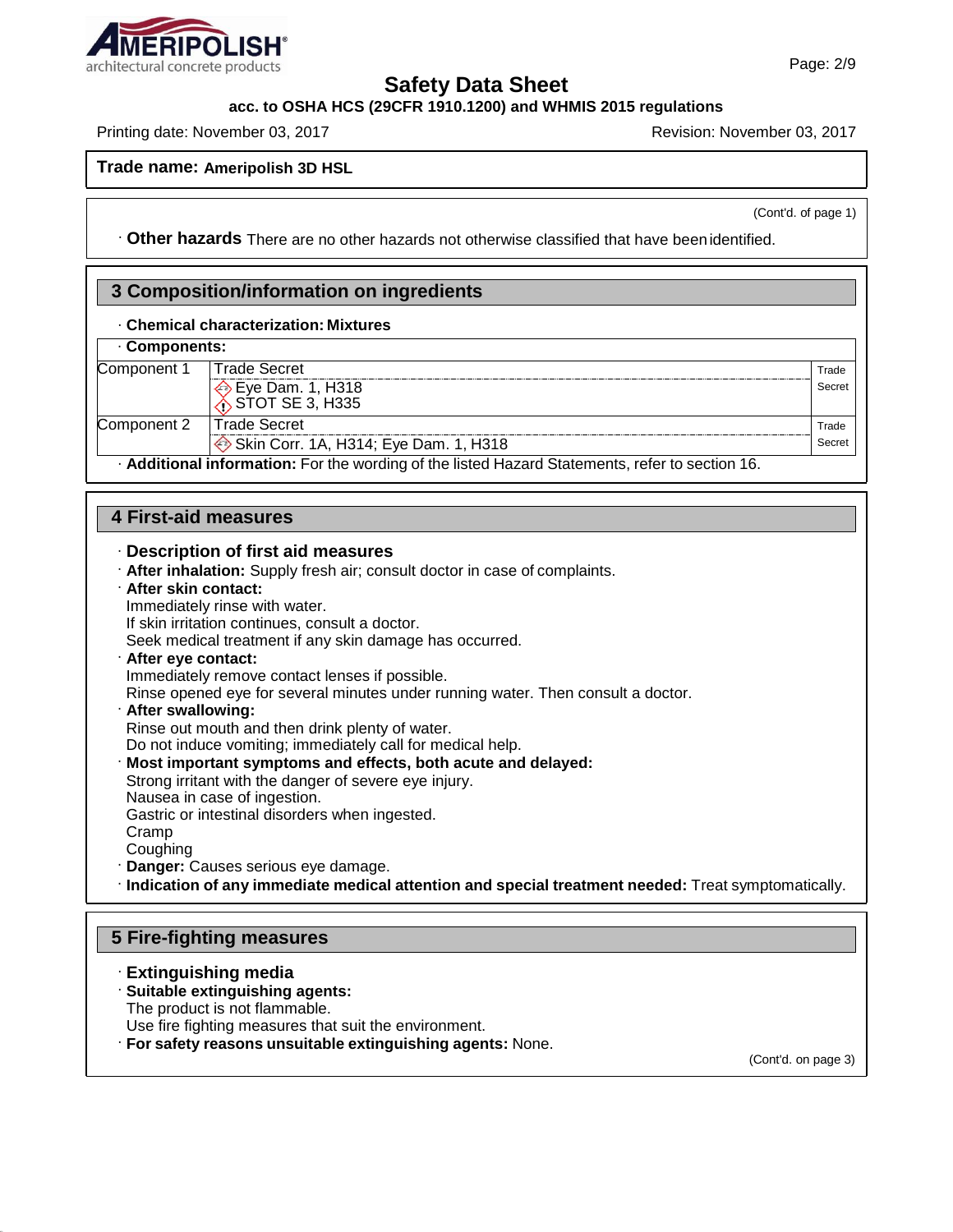

#### **acc. to OSHA HCS (29CFR 1910.1200) and WHMIS 2015 regulations**

Printing date: November 03, 2017 Revision: November 03, 2017

**Trade name: Ameripolish 3D HSL**

(Cont'd. of page 2)

· **Special hazards arising from the substance or mixture** Formation of toxic gases is possible during heating or in case of fire.

· **Advice for firefighters**

· **Protective equipment:**

Wear self-contained respiratory protective device. Wear fully protective suit.

### **6 Accidental release measures**

- · **Personal precautions, protective equipment and emergency procedures** Wear protective equipment. Keep unprotected persons away. Ensure adequate ventilation.
- · **Environmental precautions** Do not allow undiluted product or large quantities of it to reach ground water, water course or sewage system.
- · **Methods and material for containment and cleaning up** Absorb with liquid-binding material (sand, diatomite, acid binders, universal binders, sawdust). Send for recovery or disposal in suitable receptacles.
- · **Reference to other sections** See Section 7 for information on safe handling. See Section 8 for information on personal protection equipment. See Section 13 for disposal information.

## **7 Handling and storage**

### · **Handling**

· **Precautions for safe handling:** 

Open and handle receptacle withcare.

Use only in well ventilated areas.

Avoid contact with the eyes and skin.

Avoid breathing mist, vapors, orspray.

Keep out of reach of children.

· **Information about protection against explosions and fires:** No special measures required.

· **Conditions for safe storage, including any incompatibilities**

· **Storage**

· **Requirements to be met by storerooms and receptacles:** Store in cool, dry conditions in well sealed receptacles.

- · **Information about storage in one common storage facility:** Store away from foodstuffs.
- · **Specific end use(s)** No relevant information available.

(Cont'd. on page 4)

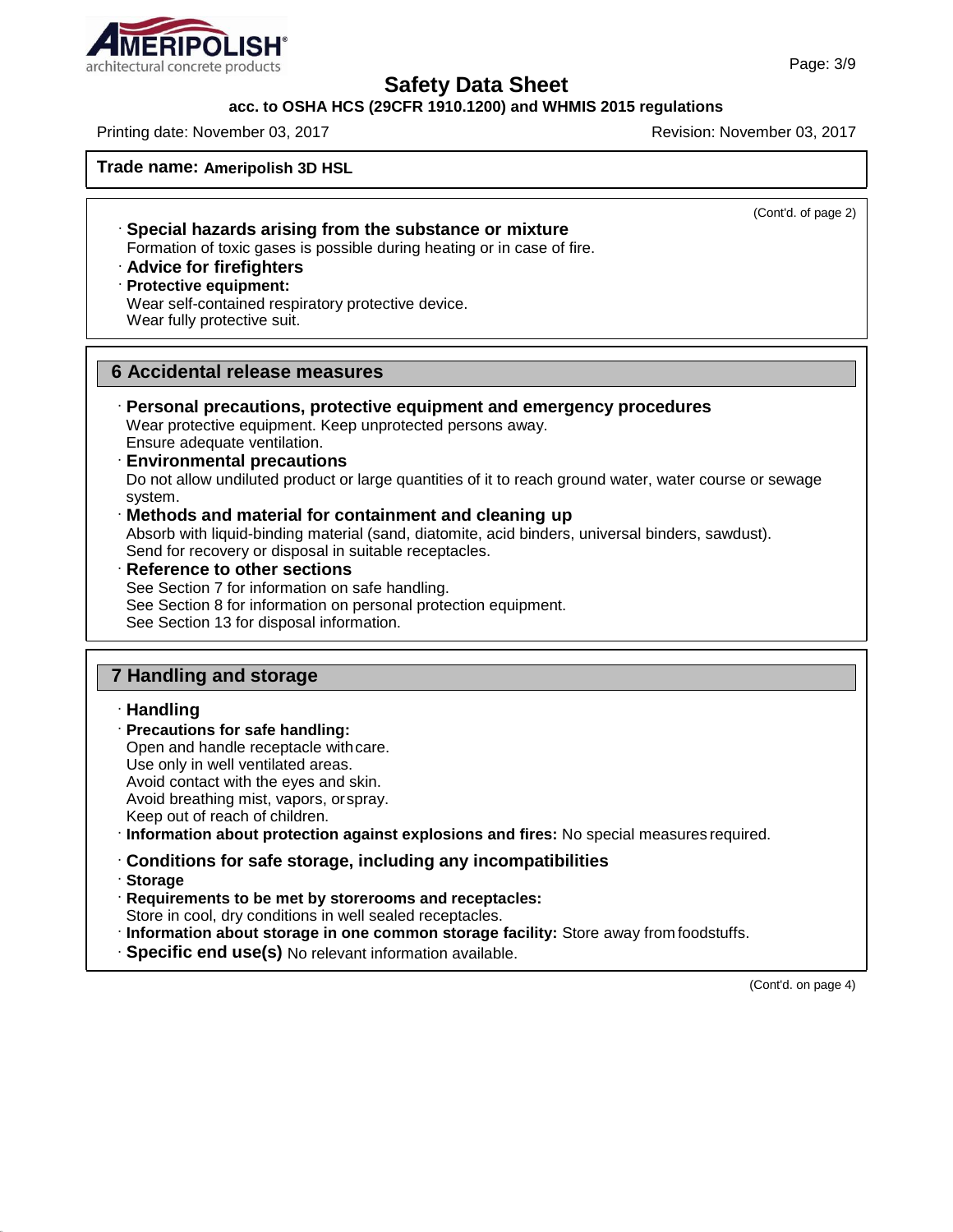

### **acc. to OSHA HCS (29CFR 1910.1200) and WHMIS 2015 regulations**

Printing date: November 03, 2017 **Revision: November 03, 2017** Revision: November 03, 2017

**Trade name: Ameripolish 3D HSL**

(Cont'd. of page 3)

| 8 Exposure controls/personal protection                                                                                                                                                                                                                                                                                                                                                                                                                                                                                                                                                                                                                                                           |  |  |  |  |
|---------------------------------------------------------------------------------------------------------------------------------------------------------------------------------------------------------------------------------------------------------------------------------------------------------------------------------------------------------------------------------------------------------------------------------------------------------------------------------------------------------------------------------------------------------------------------------------------------------------------------------------------------------------------------------------------------|--|--|--|--|
| Control parameters<br>Components with limit values that require monitoring at the workplace:<br>The product does not contain any relevant quantities of materials with critical values that have to be<br>monitored at the workplace.                                                                                                                                                                                                                                                                                                                                                                                                                                                             |  |  |  |  |
| <b>Exposure controls</b><br>· Personal protective equipment:<br>· General protective and hygienic measures:<br>The usual precautionary measures for handling chemicals should be followed.<br>Keep away from foodstuffs, beverages and feed.<br>Avoid contact with the eyes and skin.<br>Avoid breathing mist, vapors, or spray.<br>Wash hands before breaks and at the end of work.<br><b>Engineering controls:</b> No relevant information available.<br>· Breathing equipment:<br>Not required under normal conditions of use.<br>Use suitable respiratory protective device when aerosol or mist is formed.<br>For spills, respiratory protection may be advisable.<br>· Protection of hands: |  |  |  |  |
| Protective gloves                                                                                                                                                                                                                                                                                                                                                                                                                                                                                                                                                                                                                                                                                 |  |  |  |  |
| The glove material has to be impermeable and resistant to the product/ the substance/ the preparation.<br>Eye protection:                                                                                                                                                                                                                                                                                                                                                                                                                                                                                                                                                                         |  |  |  |  |
| Safety glasses                                                                                                                                                                                                                                                                                                                                                                                                                                                                                                                                                                                                                                                                                    |  |  |  |  |
| <b>Body protection: Protective work clothing</b><br>· Limitation and supervision of exposure into the environment<br>No relevant information available.<br>· Risk management measures No relevant information available.                                                                                                                                                                                                                                                                                                                                                                                                                                                                          |  |  |  |  |
| 9 Physical and chemical properties                                                                                                                                                                                                                                                                                                                                                                                                                                                                                                                                                                                                                                                                |  |  |  |  |
| · Information on basic physical and chemical properties                                                                                                                                                                                                                                                                                                                                                                                                                                                                                                                                                                                                                                           |  |  |  |  |

| · Appearance:                  |                 |                     |
|--------------------------------|-----------------|---------------------|
| Form:                          | Liquid          |                     |
| Color:                         | Milky-white     |                     |
| · Odor:                        | <b>Odorless</b> |                     |
| Odor threshold:                | Not determined. |                     |
| · pH-value:                    | Alkaline        |                     |
| · Melting point/Melting range: | Not determined. |                     |
|                                |                 | (Cont'd. on page 5) |

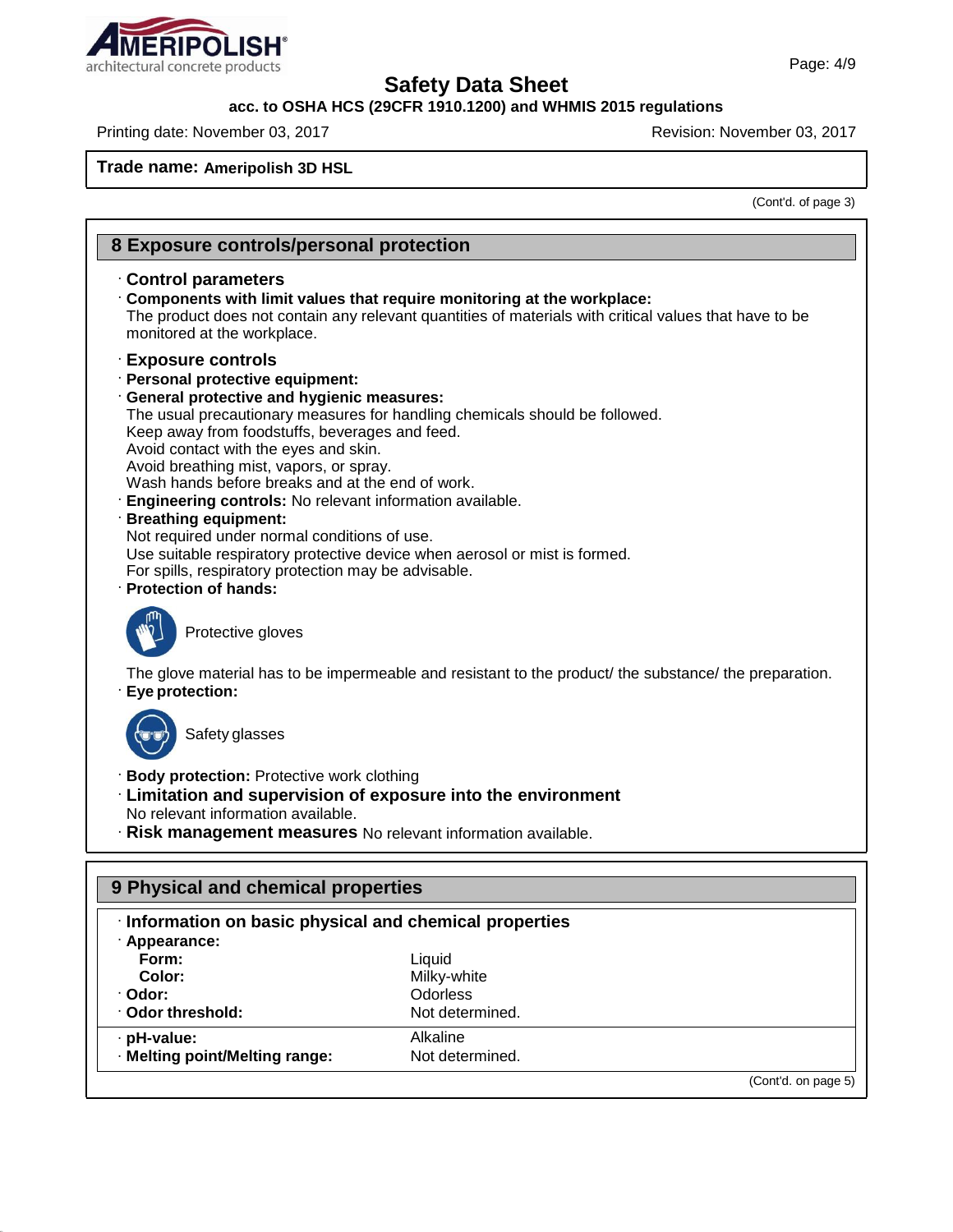

### **acc. to OSHA HCS (29CFR 1910.1200) and WHMIS 2015 regulations**

Printing date: November 03, 2017 Revision: November 03, 2017

**Trade name: Ameripolish 3D HSL**

|                                                                                      |                                                                          | (Cont'd. of page 4) |
|--------------------------------------------------------------------------------------|--------------------------------------------------------------------------|---------------------|
| · Boiling point/Boiling range:                                                       | Not determined.                                                          |                     |
| · Flash point:                                                                       | The product is not flammable.                                            |                     |
| · Flammability (solid, gaseous):                                                     | Not applicable.                                                          |                     |
| · Auto-ignition temperature:                                                         | Not determined.                                                          |                     |
| · Decomposition temperature:                                                         | Not determined.                                                          |                     |
| · Danger of explosion:                                                               | Product does not present an explosion hazard.                            |                     |
| <b>Explosion limits</b><br>Lower:<br>Upper:<br>· Oxidizing properties:               | Not determined.<br>Not determined.<br>Non-oxidizing.                     |                     |
| · Vapor pressure:                                                                    | Not determined.                                                          |                     |
| · Density:<br><b>Relative density:</b><br>Vapor density:<br><b>Evaporation rate:</b> | >1<br>Not determined.<br>Not determined.                                 |                     |
| · Solubility in / Miscibility with<br>Water:                                         | Soluble.                                                                 |                     |
| · Partition coefficient (n-octanol/water): Not determined.                           |                                                                          |                     |
| · Viscositv<br>Dynamic:<br>Kinematic:<br><b>Other information</b>                    | Not determined.<br>Not determined.<br>No relevant information available. |                     |

### **10 Stability and reactivity**

· **Reactivity:** No relevant information available.

- · **Chemical stability:**
- · **Thermal decomposition / conditions to be avoided:**

No decomposition if used and stored according to specifications.

- · **Possibility of hazardous reactions** Reacts with strong acids.
- · **Conditions to avoid** Avoid acids.
- · **Incompatible materials** Strong acids
- · **Hazardous decomposition products** Possible in traces.

### **11 Toxicological information**

- · **Information on toxicological effects**
- · **Acute toxicity:**
- · **LD/LC50 values that are relevant for classification:** None.

(Cont'd. on page 6)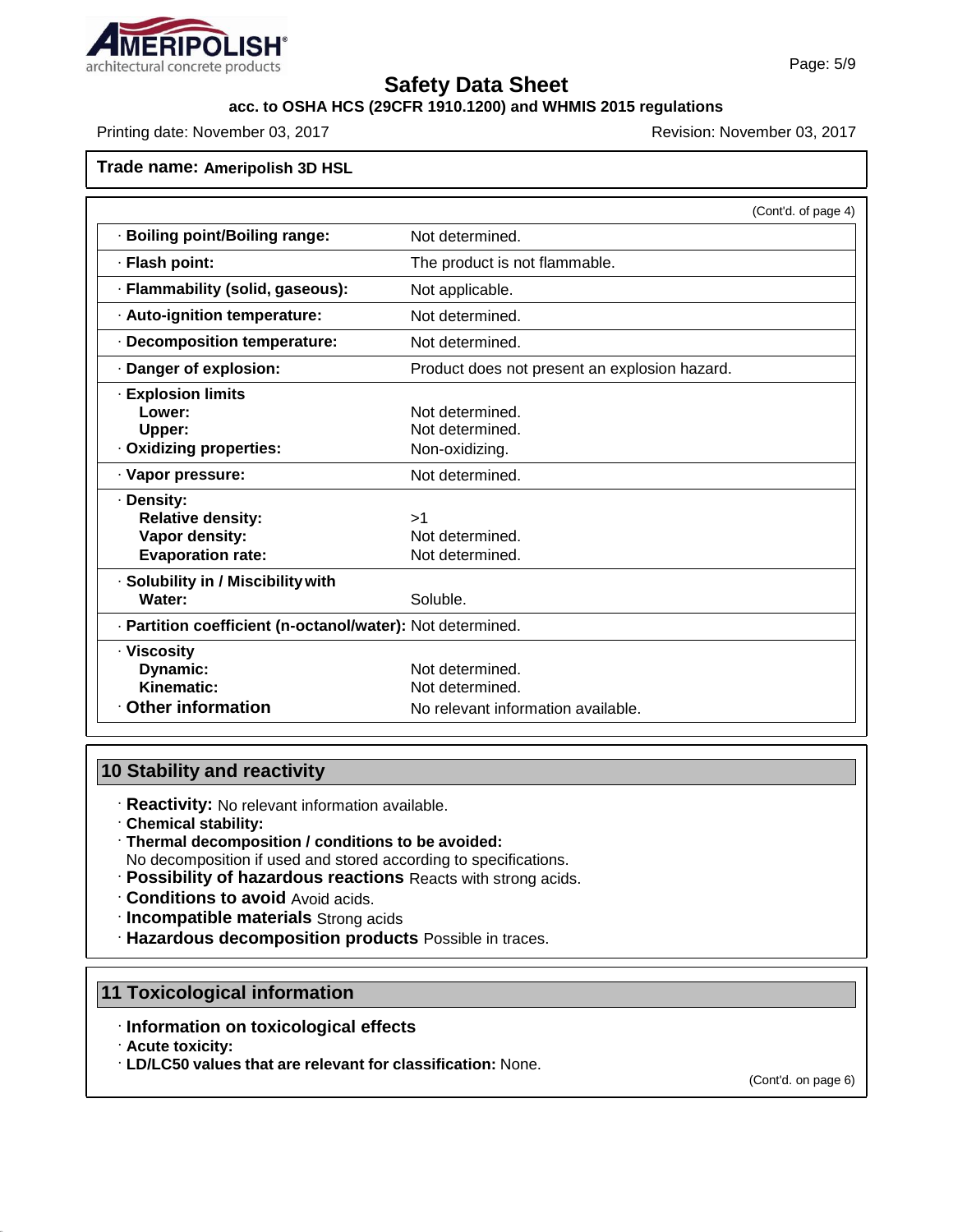### **acc. to OSHA HCS (29CFR 1910.1200) and WHMIS 2015 regulations**

Printing date: November 03, 2017 Revision: November 03, 2017

**Trade name: Ameripolish 3D HSL**

(Cont'd. of page 5)

- · **Primary irritant effect:**
- · **On the skin:** Irritant to skin and mucous membranes.
- · **On the eye:** Strong irritant with the danger of severe eye injury.
- · **Sensitization:** No sensitizing effects known.

#### · **IARC (International Agency for Research on Cancer):**

None of the ingredients are listed.

#### · **NTP (National Toxicology Program):**

None of the ingredients are listed.

#### · **OSHA-Ca (Occupational Safety & Health Administration):**

None of the ingredients are listed.

#### · **Probable route(s) of exposure:**

Eye contact.

Skin contact.

- · **Germ cell mutagenicity:** Based on available data, the classification criteria are not met.
- · **Carcinogenicity:** Based on available data, the classification criteria are notmet.
- · **Reproductive toxicity:** Based on available data, the classification criteria are not met.
- · **STOT-single exposure:** Based on available data, the classification criteria are not met.
- · **STOT-repeated exposure:** Based on available data, the classification criteria are not met.
- · **Aspiration hazard:** Based on available data, the classification criteria are not met.

### **12 Ecological information**

- · **Toxicity**
- · **Aquatic toxicity** No relevant information available.
- · **Persistence and degradability** No relevant information available.
- · **Bioaccumulative potential:** No relevant information available.
- · **Mobility in soil:** No relevant information available.
- · **Additional ecological information**
- · **General notes:**

Do not allow undiluted product or large quantities of it to reach ground water, water course or sewage system.

- · **Results of PBT and vPvB assessment**
- · **PBT:** Not applicable.
- · **vPvB:** Not applicable.
- · **Other adverse effects** No relevant information available.

### **13 Disposal considerations**

### · **Waste treatment methods**

### · **Recommendation:**

The user of this material has the responsibility to dispose of unused material, residues and containers in compliance with all relevant local, state and federal laws and regulations regarding treatment, storage and disposal for hazardous and nonhazardous wastes.

(Cont'd. on page 7)

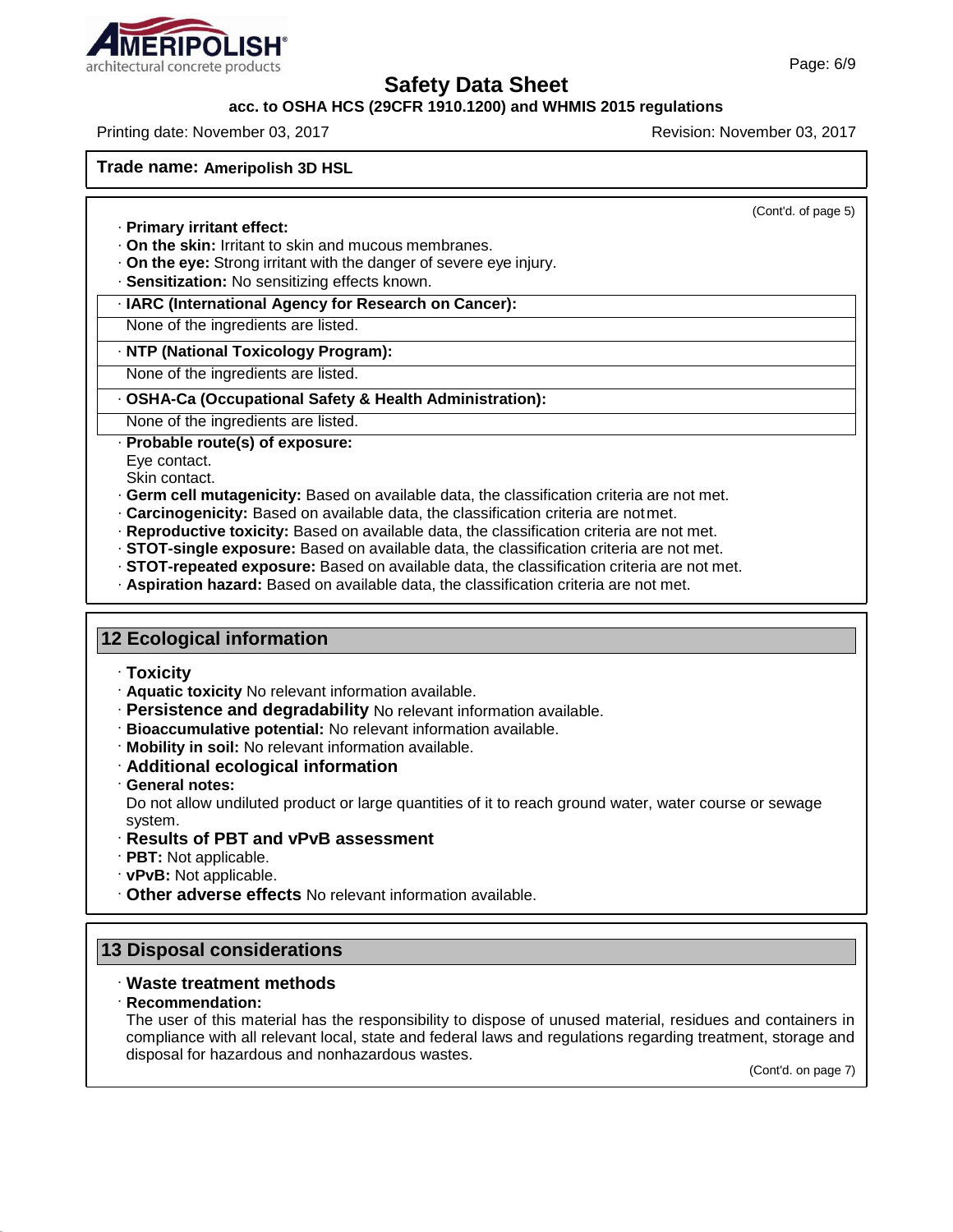

### **acc. to OSHA HCS (29CFR 1910.1200) and WHMIS 2015 regulations**

Printing date: November 03, 2017 Revision: November 03, 2017

**Trade name: Ameripolish 3D HSL**

(Cont'd. of page 6)

### · **Uncleaned packagings**

· **Recommendation:** Disposal must be made according to official regulations.

· **Recommended cleansing agent:** Water, if necessary with cleansing agents.

| <b>14 Transport information</b>              |                 |  |  |
|----------------------------------------------|-----------------|--|--|
| · UN-Number<br>· DOT, ADR, IMDG, IATA        | Not regulated.  |  |  |
| · UN proper shipping name                    |                 |  |  |
| · DOT, ADR, IMDG, IATA                       | Not regulated.  |  |  |
| · Transport hazard class(es)                 |                 |  |  |
| · DOT, ADR, IMDG, IATA                       |                 |  |  |
| · Class                                      | Not regulated.  |  |  |
| · Packing group                              |                 |  |  |
| · DOT, ADR, IMDG, IATA                       | Not regulated.  |  |  |
| <b>Environmental hazards</b>                 |                 |  |  |
| · Marine pollutant:                          | No.             |  |  |
| · Special precautions for user               | Not applicable. |  |  |
| · Transport in bulk according to Annex II of |                 |  |  |
| <b>MARPOL73/78 and the IBC Code</b>          | Not applicable. |  |  |

### **15 Regulatory information**

· **Safety, health and environmental regulations/legislation specific for the substance or mixture**

· **United States (USA)**

· **SARA**

· **Section 302 (extremely hazardous substances):**

None of the ingredients are listed.

· **Section 355 (extremely hazardous substances):**

None of the ingredients are listed.

· **Section 313 (Specific toxic chemical listings):**

None of the ingredients are listed.

· **TSCA (Toxic Substances Control Act)**

All ingredients are listed.

· **Proposition 65 (California)**

### · **Chemicals known to cause cancer:**

# None of the ingredients are listed.

(Cont'd. on page 8)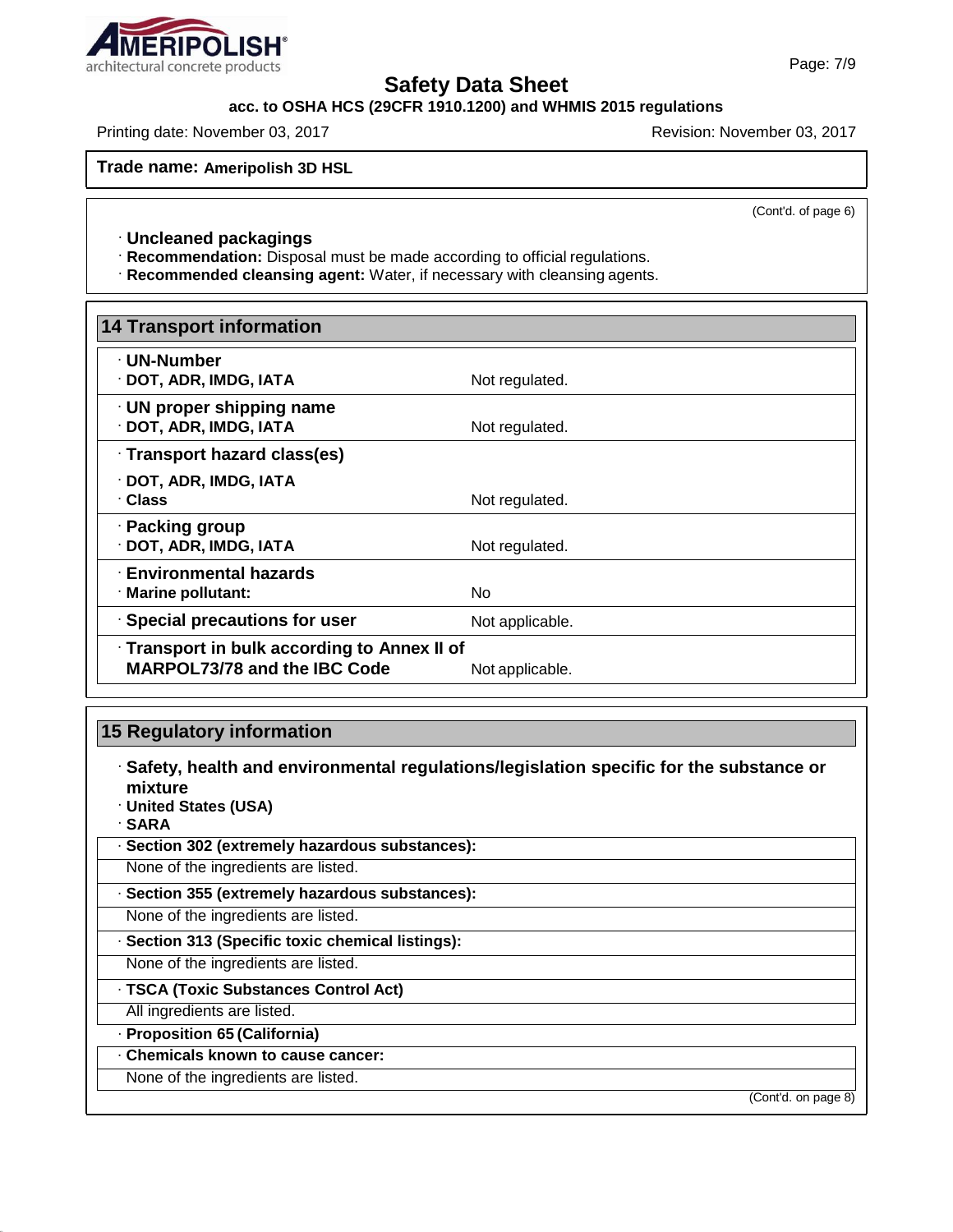

### **acc. to OSHA HCS (29CFR 1910.1200) and WHMIS 2015 regulations**

Printing date: November 03, 2017 Revision: November 03, 2017

**Trade name: Ameripolish 3D HSL**

(Cont'd. of page 7)

- · **Chemicals known to cause reproductive toxicity for females:**
- None of the ingredients are listed.
- · **Chemicals known to cause reproductive toxicity for males:**
- None of the ingredients are listed.
- · **Chemicals known to cause developmental toxicity:** Present in trace quantities.
- 67-56-1 methanol
- · **Carcinogenic categories**
- · **EPA (Environmental Protection Agency):**
- None of the ingredients are listed.
- · **IARC (International Agency for Research on Cancer):**
- None of the ingredients are listed.
- · **NIOSH-Ca (National Institute for Occupational Safety and Health):**
- None of the ingredients are listed.
- · **Canadian Domestic Substances List (DSL):**
	- All ingredients are listed.

### **16 Other information**

This information is based on our present knowledge. However, this shall not constitute a guarantee for any specific product features and shall not establish a legally valid contractual relationship.

- · **Date of preparation / last revision** November 03, 2017 / -
- · **Abbreviations and acronyms:**
- ADR: European Agreement concerning the International Carriage of Dangerous Goods by Road IMDG: International Maritime Code for Dangerous Goods DOT: US Department of Transportation IATA: International Air Transport Association CAS: Chemical Abstracts Service (division of the American Chemical Society) LC50: Lethal concentration, 50 percent LD50: Lethal dose, 50 percent PBT: Persistant, Bio-accumulable, Toxique vPvB: very Persistent and very Bioaccumulative NIOSH: National Institute for Occupational Safety and Health OSHA: Occupational Safety & Health Administration Skin Corr. 1A: Skin corrosion/irritation – Category 1A Skin Irrit. 2: Skin corrosion/irritation - Category 2 Eye Dam. 1: Serious eye damage/eye irritation – Category 1 STOT SE 3: Specific target organ toxicity (single exposure) – Category 3 · **Sources**

(Cont'd. on page 9)